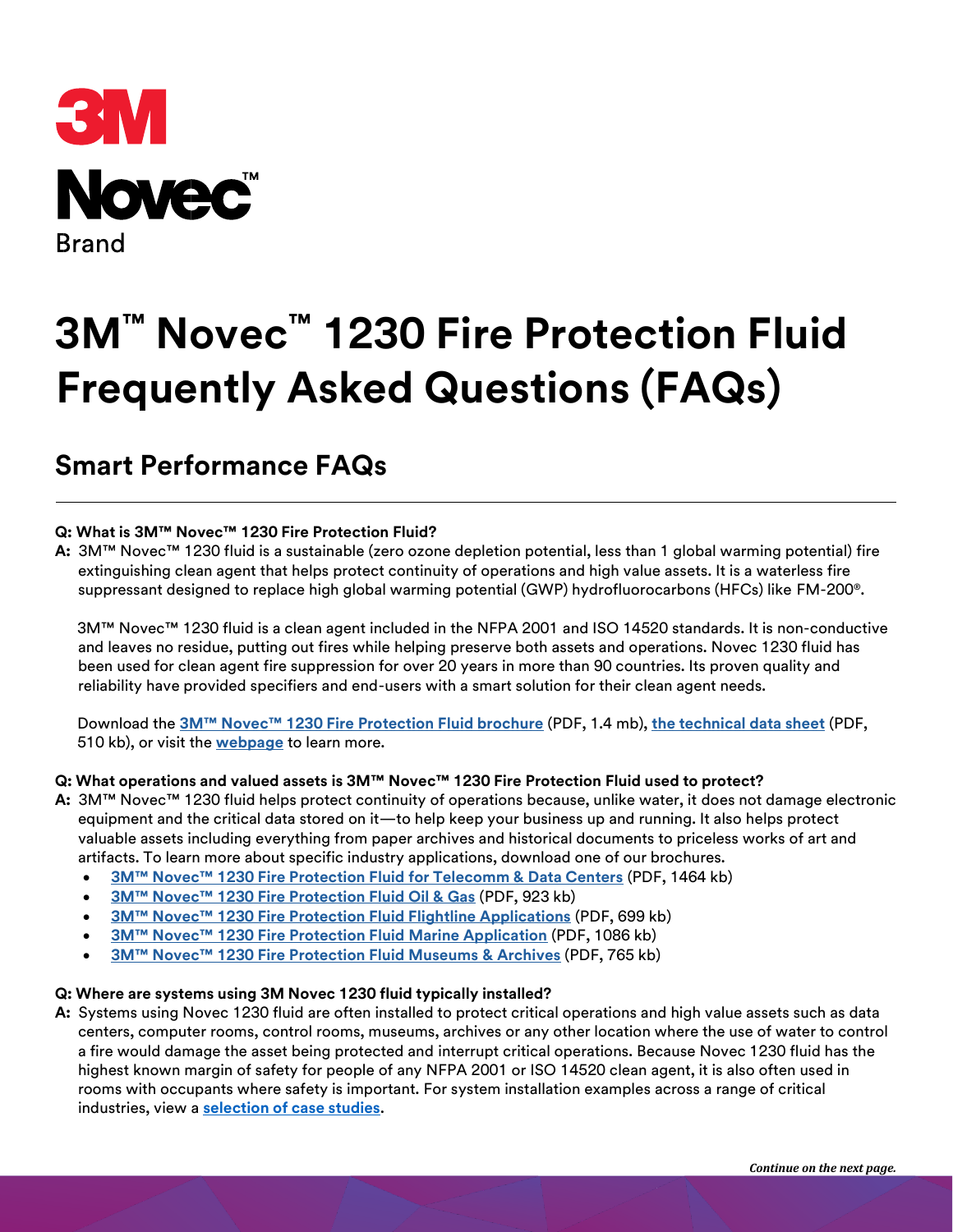# **Q: Are there any examples of fire suppression systems using 3M™ Novec™ 1230 Fire Protection Fluid in my industry?**

- **A:** Yes, there are many case studies showing successful installation of system using Novec 1230 fluid in industries including:
	- Industrial/Manufacturing
	- Marine
	- Hospitals
	- Data Centers
	- Flightline/Aviation
	- **Military**
	- **Transit**
	- Power Generation and Transmission
	- Oil and Gas

For case studies appropriate to your country:

- **In the United States:** Visit our [fire suppression case study web page.](https://www.3m.com/3M/en_US/novec-us/applications/fire-suppression/case-studies/)
- **Outside the United States:** Visit your country's 3M fire suppression web page or contact your local 3M sales representative for information tailored to your country.

# **Q: How is 3M™ Novec™ 1230 fluid applied to a fire?**

**A:** Upon manual or automatic detection system activation, 3M™ Novec™ 1230 fluid is released through a specially designed extinguishing nozzle. It vaporizes immediately and reaches design concentration within 10 seconds, and can quickly extinguish Class A, B and C fires.

# **Q: How does 3M™ Novec™ 1230 fluid extinguish a fire?**

**A:** 3M™ Novec™ 1230 fluid stops the combustion process by absorbing heat. As part of an advanced fire suppression system, it can quickly extinguish Class A, B and C fires. Unlike  $CO<sub>2</sub>$  and inert gases, Novec 1230 fluid does not extinguish a fire by displacing the oxygen in an enclosure.

# **Q: Is 3M™ Novec™ 1230 fluid a liquid or a gas?**

**A:** Actually, it is both. 3M™ Novec™ 1230 fluid is produced and stored as a liquid. However, upon discharge from a properly designed spray nozzle, it floods the protected space as a gas. This fire suppressant evaporates 50 times faster than water, so the energy of the discharge is more than sufficient to vaporize it. The gas extinguishes the fire and helps prevent re-ignition of the potential fire incident. (The term "fluid" can be used to describe either a liquid or a gas.)

Learn more about the science behind **3M Novec 1230 fluid's [transformation from liquid to gas](https://multimedia.3m.com/mws/media/124688O/3m-novec-1230-fire-protection-fluid.pdf)** (PDF, 51 kb).

# **Q: Does the noise from a system discharging 3M™ Novec™ 1230 fluid cause damage to hard disc drives?**

**A:** Damage to hard disc drives has not been known to happen as a result of a discharge of a system using Novec 1230 fluid. For inert gas systems, noise at specific decibel levels and frequencies has been tied to HDD damage. Instances have been reported in [Sweden,](https://qz.com/1260409/a-loud-noise-damaged-nasdaqs-servers-stopping-trading-in-northern-europe-and-the-baltics/) [Romania](https://www.vice.com/en/article/8q8dqg/a-loud-sound-just-shut-down-a-banks-data-center-for-10-hours) and [Australia,](https://www.abc.net.au/radionational/programs/greatmomentsinscience/loud-sounds-can-kill-computer-hard-drives/7938388) among other locations. Volume, tone and duration of the noise are all important factors. The duration of discharge for inert gas systems is up to 12 times longer than halocarbon systems, such as those that use Novec 1230 fluid. Efforts are now underway to design inert gas systems to minimize noise at the nozzle.

Learn more in the **[Clean Extinguishing Agent System Noise and Hard Disk Drive](http://multimedia.3m.com/mws/media/1180481O/clean-agent-system-noise-hard-disk-drive-hdd-failure-faqs.pdf) (HDD) Failure FAQ[s](http://multimedia.3m.com/mws/media/1180481O/clean-agent-system-noise-hard-disk-drive-hdd-failure-faqs.pdf)** (PDF, 111 kb).

# **Q: What are the advantages of using 3M™ Novec™ 1230 fluid compared to inert gas?**

**A:** Owners of inert gas systems have become keenly aware of the hidden costs of installing, housing, maintaining and recharging inert gas systems.

On a volume basis, inert gas systems must deliver more agent into a room to displace as much as 40% of the air in a protected space—compared to approximately 5% with a system using 3M™ Novec™ 1230 fluid. This translates into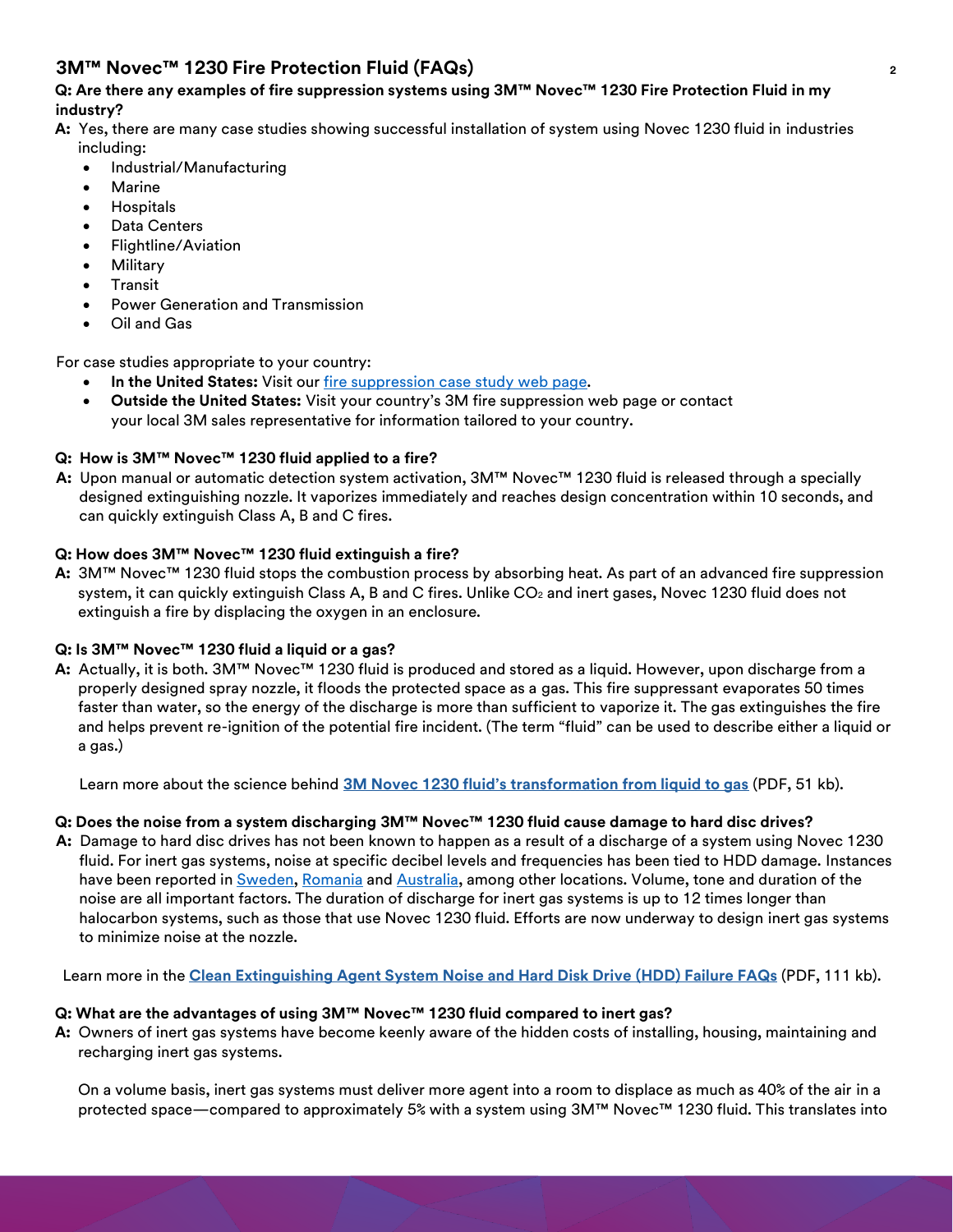many more cylinders of inert gas required to protect a given space. In addition, the cylinders store gas at much higher pressures.

Both the greater number of cylinders and the high pressures at which these systems operate represent additional expenses, or "extra" installation costs that may not be readily apparent in the initial bid. For example, the added construction costs associated with pressure relief methods to offset over-pressurization of the protected space may not be included in the cost of system installation, but are necessary expenses associated with installation. In addition, the larger amount of space required for the higher quantity of inert gas cylinders translates to higher real estate or space costs.

The high pressure at which inert gas systems operate also requires more frequent and rigorous maintenance to ensure that it can withstand the high discharge pressures. At regular intervals, maintenance teams validate system pressure and the integrity of the hoses, pressure vents, and cylinders.

Learn more about:

- **[The hidden costs of installing inert gas fire suppression systems](https://multimedia.3m.com/mws/media/1108604O/hidden-costs-of-installing-inert-gas-fire-suppression-systems.pdf)** (PDF, 115 kb)
- **[The hidden real estate costs of inert gas fire suppression systems](https://multimedia.3m.com/mws/media/1108602O/hidden-real-estate-costs-of-inert-gas-fire-suppression-systems.pdf)** (PDF, 128 kb)
- **[The hidden maintenance costs of inert gas fire suppression systems](https://multimedia.3m.com/mws/media/1108605O/hidden-maintenance-costs-of-inert-gas-fire-suppression-systems.pdf)** (PDF, 117 kb)
- **[The hidden costs of recharging inert gas fire suppression systems](https://multimedia.3m.com/mws/media/1108603O/hidden-costs-of-recharging-inert-gas-fire-suppression-systems.pdf)** (PDF, 110 kb)

# **Safety FAQs**

#### **Q: Is this product safe for human occupancy?**

**A:** Yes. 3M™ Novec™ 1230 fluid has a No Adverse Effect Limit defined by the NFPA and ISO standards and is approved for use in occupied spaces by the U.S. Environmental Protection Agency (EPA). In its approval of 3M™ Novec™ 1230 Fire Protection Fluid, the EPA noted that the fluid "provides an improvement over use of halon 1301, hydrochlorofluorocarbons (HCFCs) and hydrofluorocarbons (HFCs) in fire protection. .... because it reduces overall risk to public health and the environment…"

The following comparisons outline the relative margin of safety between 3M™ Novec™ 1230 fluid and other clean agents under two common global standards and common fire conditions.

| NFPA 2001 Standard<br><b>Margin of Safety for Occupied Spaces</b> |                      |                                                   |                         |  |
|-------------------------------------------------------------------|----------------------|---------------------------------------------------|-------------------------|--|
| Agent                                                             | <b>NOAEL1</b>        | <b>Design Concentration (Class A,</b><br>B and C) | <b>Margin of Safety</b> |  |
| 3M™ Novec™ 1230                                                   | 10%                  | $4.5 - 5.9%$                                      | 69.9% to 122%%          |  |
| <b>Fire Protection Fluid</b>                                      |                      |                                                   |                         |  |
| HFC-227ea                                                         | 9%                   | $6.7 - 8.7%$                                      | 3% to 24%               |  |
| <b>Inert Gases</b>                                                | 43% NEL <sup>2</sup> | 34.2-40.6%                                        | 6% to 26%               |  |
| CO <sub>2</sub>                                                   | 52,3,4               | $34 - 70%$                                        | -85% to -93%            |  |

The NFPA 2001 standard recommends the following NOAELs and design concentrations:

1. *NFPA No Observable Adverse Effect Level for cardiac sensitization*

2. *Based on physiological effects in humans in hypoxic atmospheres. These values are the functional equivalents of NOAEL and LOAEL values and correspond to 12 percent minimum oxygen for the no effect level and 10 percent minimum oxygen for the low effect level.*

3. *CO2 safety margin data: Carbon Dioxide as a Fire Suppressant: Examining the Risks[. https://www.epa.gov/snap/carbon](https://www.epa.gov/snap/carbon-dioxide-fire-suppressant-examining-risks)[dioxide-fire-suppressant-examining-risks](https://www.epa.gov/snap/carbon-dioxide-fire-suppressant-examining-risks)*

4. *The Minimum Design Concentration (MDC) will vary by fuel type. Per NFPA 12, for Class B, 34% is the MDC.*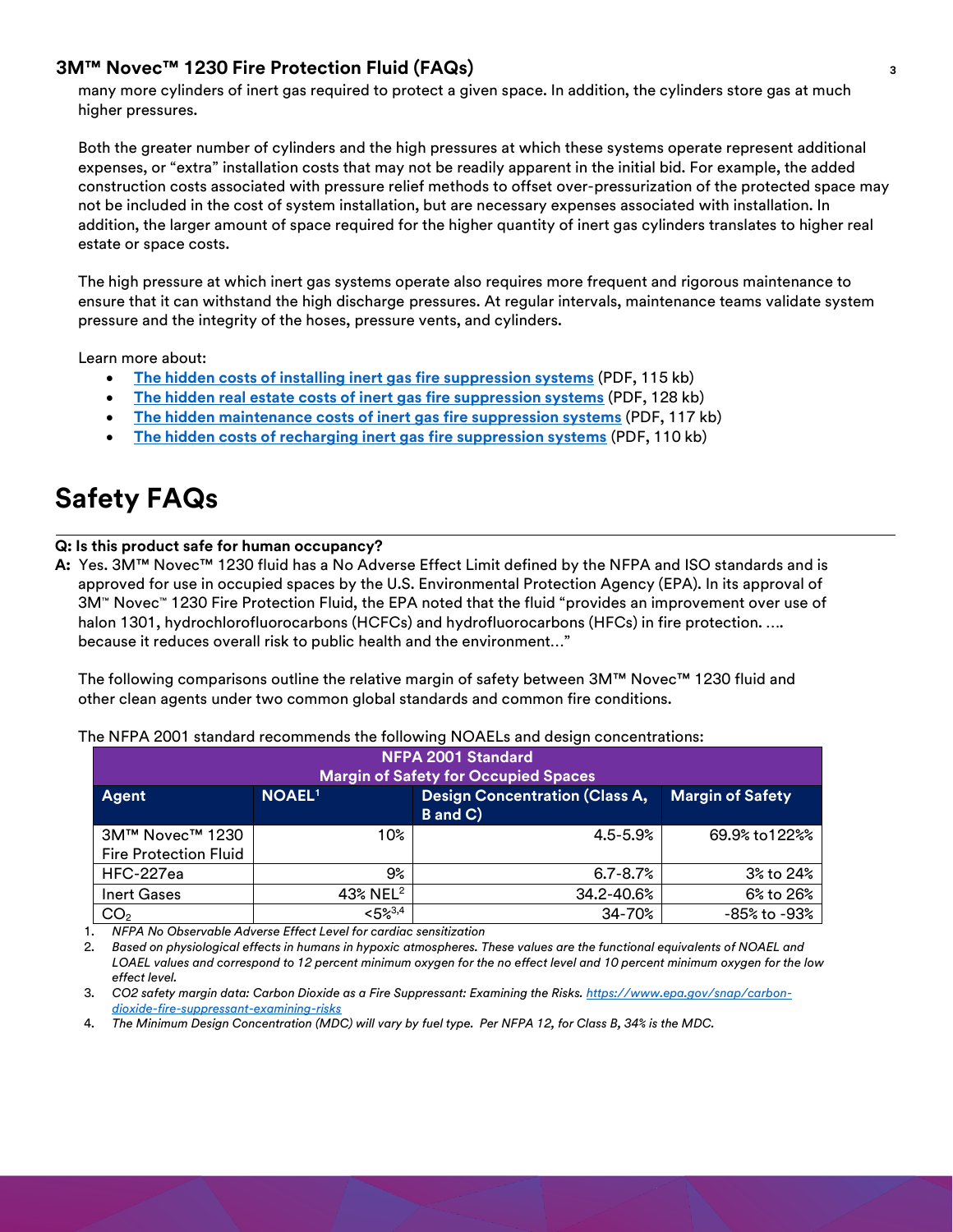The ISO 14520/EN 15004 standard recommends the following NOAELs and design concentrations:

| <b>ISO Standard</b><br><b>Margin of Safety for Occupied Spaces</b><br>Based on ISO 14520/EN 15004 Higher Hazard Class A, and NFPA 12 for CO <sub>2</sub> |              |                                                               |                         |  |
|----------------------------------------------------------------------------------------------------------------------------------------------------------|--------------|---------------------------------------------------------------|-------------------------|--|
| Agent                                                                                                                                                    | <b>NOAEL</b> | <b>Design Concentration (Higher</b><br><b>Hazard Class A)</b> | <b>Margin of Safety</b> |  |
| 3M™ Novec™ 1230                                                                                                                                          | 10%          | 5.6%                                                          | 78.6%                   |  |
| <b>Fire Protection Fluid</b>                                                                                                                             |              |                                                               |                         |  |
| HFC-227ea                                                                                                                                                | 9%           | 8.5%                                                          | 5.9%                    |  |
| Inert-01                                                                                                                                                 | 43%          | 49.2%                                                         | $-12.6%$                |  |
| $Inert-100$                                                                                                                                              | 43%          | 45.2%                                                         | $-4.9%$                 |  |
| Inert-541                                                                                                                                                | 43%          | 45.7%                                                         | $-5.9%$                 |  |
| Inert-55                                                                                                                                                 | 43%          | 45.2%                                                         | $-4.9%$                 |  |
| CO <sub>2</sub>                                                                                                                                          | $< 5\%$      | 50%                                                           | $-90%$                  |  |

Learn more about our margin of safety compared to other clean agents in the **[Novec 1230 Fluid brochure](http://multimedia.3m.com/mws/media/151826O/protect-what-matters-with-3m-novec-1230-fire-protection-fluid.pdf?fn=bro_nvc1230.pdf)** (PDF, 1.4 mb).

- **Q: When designing a fire suppression system using 3M Novec 1230 fluid, how are agent concentrations maintained after discharge?**
- **A:** Systems using 3M™ Novec™ 1230 fluid are designed to flood a space with the gas to a design concentration. This design concentration is maintained by ensuring that the space has integrity to maintain the required concentration for the required hold time, usually 10 minutes as a minimum. According to the 2022 edition of NFPA 2001, paragraph 5.6, "A minimum concentration of 85 percent of the adjusted minimum design concentration shall be held at the highest height of protected content within the hazard for a period of 10 minutes or for a time period sufficient to allow for response by trained personnel." A comparable requirement also exists in ISO 14520:2015 section 7.8.2b.

# **Sustainability FAQs**

#### **Q: Why should I choose 3M Novec 1230 fluid rather than an HFC fire suppression system?**

**A:** HFCs like FM-200® (HFC-227ea) and FE-25™ (HFC-125), as well as ECARO-25® (HFC-125), are undergoing global phasedowns in production and consumption.

- In the United States, the American Innovation and Manufacturing (AIM) Act, enacted in 2020, directed the U.S. Environmental Protection Agency to phase down the production and consumption of HFCs by 85% below baseline levels by 2036. This phasedown began with a 15% reduction in Learn more on the EPA's AIM Act **[webpage](https://www.epa.gov/climate-hfcs-reduction)** and **[fact sheet](https://www.epa.gov/system/files/documents/2021-09/hfc-allocation-rule-nprm-fact-sheet-finalrule.pdf)** (PDF, 179 kb).
- In the European Union, the HFC phasedown started in 2015 under the F-Gas regulation.
- Globally, in 2016 nearly 200 nations approved a timetable for phasing down HFCs under the Kigali Amendment to the Montreal Protocol. This agreement defines the international phasedown paths for HFC production and use. Many countries' phasedowns began in 2019 or 2020.

Although these HFCs are clean agents that are not known to deplete the ozone layer, they are potent greenhouse gases, with global warming potentials more than 3000 times greater than  $CO<sub>2</sub>$ . In contrast, 3M<sup>TM</sup> Novec<sup>TM</sup> 1230 fluid has no ozone depletion potential (ODP) and a global warming potential (GWP) of less than one – a more than 99% reduction in global warming potential.

Because fire suppression systems are often intended to last for 30 years or more, FM-200® and other HFCs have an uncertain future under these phasedowns. 3M™ Novec™ 1230 fluid provides the fire protection industry with an agent that will stand the test of time based on its performance and other favorable properties.

**[Learn more](http://www.3m.com/3M/en_US/novec-us/applications/fire-suppression/vs-competition)** [a](http://www.3m.com/3M/en_US/novec-us/applications/fire-suppression/vs-competition)bout how 3M™ Novec 1230™ Fire Protection Fluid stacks up against the competition.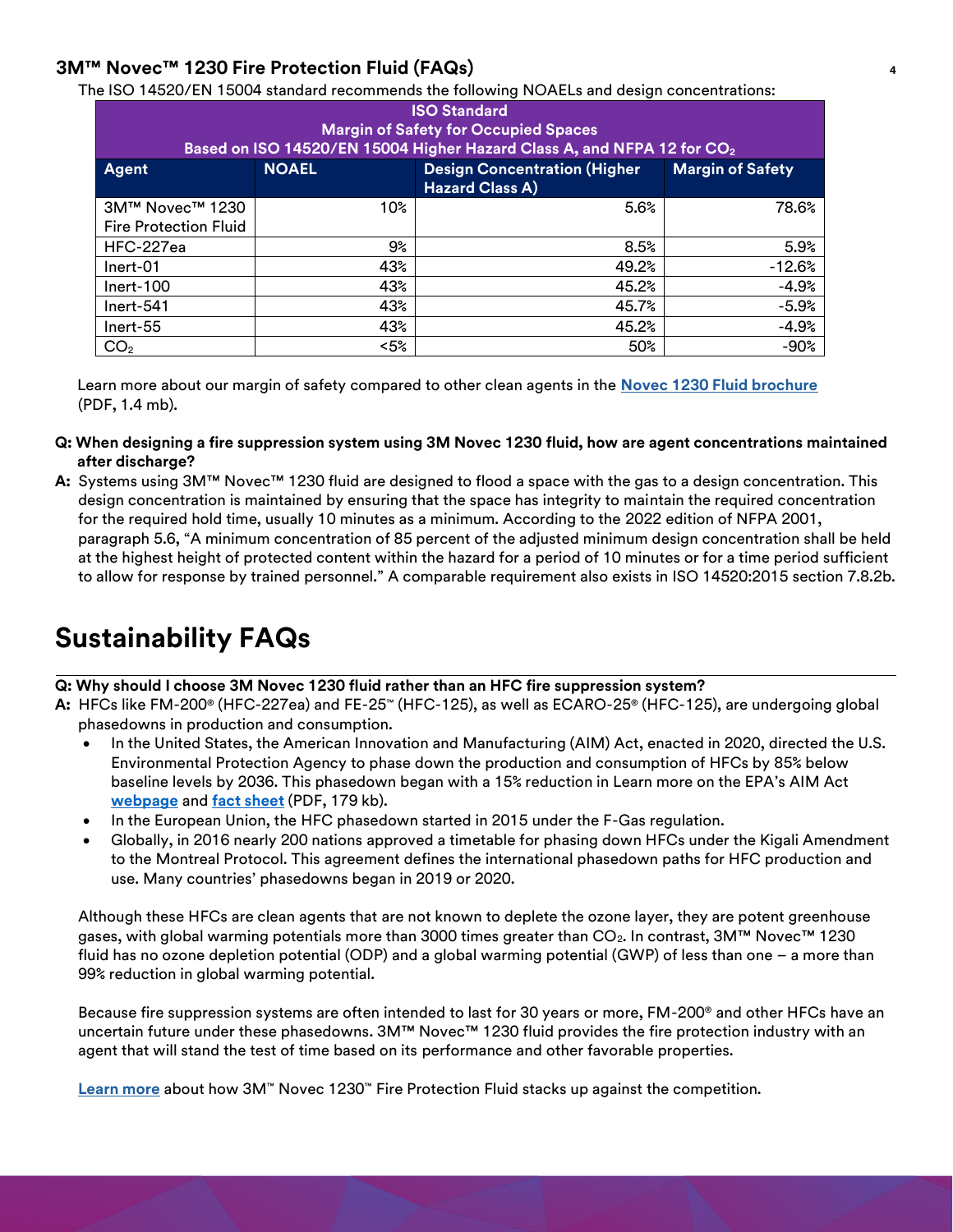### **Q: Can 3M guarantee that Novec 1230 fluid will not be subject to environmental restrictions in the future?**

**A:** While no one can accurately predict what the future will bring, 3M offers the 3M™ Blue Sky<sup>sM</sup> Warranty, which helps protect system owners from restrictions on fire protection agents based on their ozone depletion potential or global warming potential. Read the **3M™ Blue SkySM [Warranty flyer](http://multimedia.3m.com/mws/media/432207O/3mtm-novectm-1230-fire-protection-fluid-blue-skysm-warr.pdf)** (PDF, 248 kb) for more information.

In addition, because it is not an HFC, and because it has no ODP and a GWP of less than 1, 3M™ Novec™ 1230 fluid is not targeted by any HFC phasedown nor by any regulation or restriction based on ODP or GWP.

### **Q: What is the 3M™ Blue SkySM Warranty?**

**A:** The 3M™ Blue Sky<sup>sM</sup> Warranty states, for a period of 20 years after original installation and subject to noted requirements, that 3M™ Novec™ 1230 Fire Protection Fluid, installed in an approved fire suppression system, will not be restricted for use in fire protection due to its Ozone Depletion Potential (ODP) or Global Warming Potential (GWP).

Read the **3M™ Blue SkySM [Warranty](http://multimedia.3m.com/mws/media/663912O/3mtm-blue-skysm-warranty-terms-conditions.pdf)** (PDF, 223 kb) complete terms and conditions for more information.

## **Q: How much does this warranty cost?**

**A:** There is no cost for this warranty and it is in effect for 20 years after proper installation by a system provider.

To apply, an end user who purchased a newly installed system must register it on the **[3M Novec website](https://www.3m.com/3M/en_US/novec-us/support/blue-sky-warranty/)** within 30 days of system installation. Registration must be renewed every 5 years.

## **Q: Why is 3M™ Novec™ 1230 fluid considered a "third" generation fire suppression clean agent?**

**A:** The halon family of fire protection products was widely utilized as the first generation of clean agents. These products were popular because they could extinguish a fire without damaging the contents of the space being protected, such as early computer server rooms. However, in 1987, halons were regulated by the Montreal Protocol because they contributed to the depletion of the ozone layer. In response to the mandates of the Montreal Protocol, manufacturers developed new products called HFCs, the second generation of clean agents. While none of these products contributed to ozone depletion, they do have other environmental concerns such as high global warming potential (GWP) and are therefore being phased down globally.

3M™ Novec™ 1230 fluid is a third generation clean agent because it was developed to provide high performance and a large margin of safety under the NFPA 2001 and NSO 14520 standards, combined with zero ozone depletion and very low global warming potential.

# **Q: Water is sustainable too. Why would 3M™ Novec™ 1230 fluid be used rather than water?**

**A:** Water sprinkler systems, including water mist systems, use water. Water is wet and messy, electrically conductive and can require costly clean-up. It can destroy the critical assets that keep businesses running. Because water is not a clean agent, it is not covered by NFPA 2001. Instead, it is covered by other standards: NFPA 13 for sprinklers and NFPA 750 for water mist. NFPA 750 notes "The standard does not provide definitive fire performance criteria, nor does it offer specific guidance on how to design a system to control, suppress, or extinguish a fire." Similarly, water is not covered by the ISO clean agent standard, ISO 14520, and is instead covered by ISO 6182.

FM Global's Data Sheet 5-32 states: "When it is essential to reduce equipment damage from an incipient fire to minimum possible levels, or to facilitate the return to service, provide an FM Approved clean agent fire extinguishing system with detection to protect the data equipment within the data processing equipment room. This is to supplement the automatic sprinkler or water mist system protecting the facility or raised floor."

Learn more about **[Novec 1230 fluid and water mist](https://multimedia.3m.com/mws/media/1227180O/3m-novec-1230-fire-protection-fluid-vs-water-mist-fact-sheet.pdf)** (PDF, 234 kb).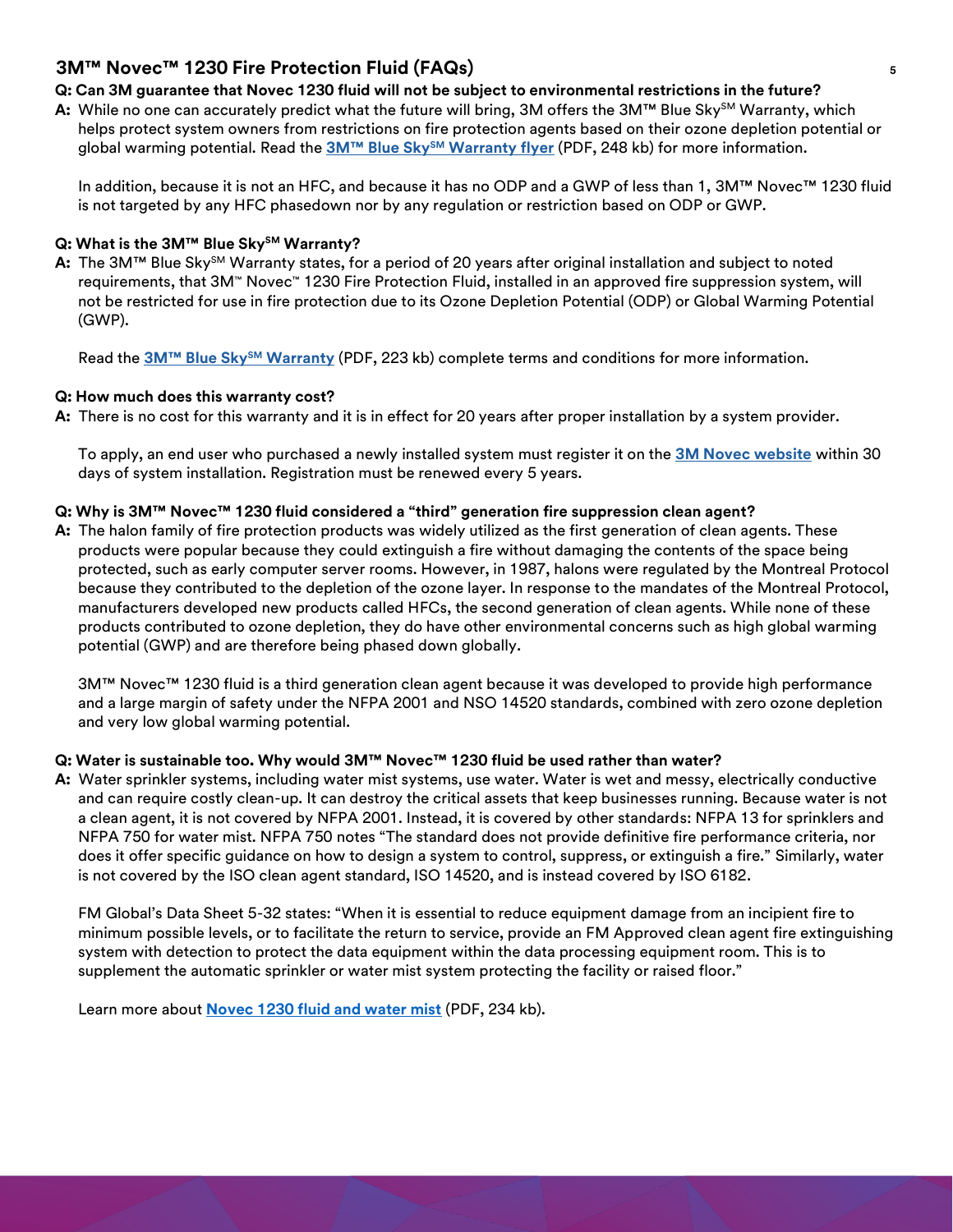# **Q: Where can I learn more about 3M™ Novec™ 1230 fluid?**

- **A:** The quickest way to find accurate and informative material regarding 3M™ Novec™ 1230 fluid is on 3M.com.
	- In the United States: Visit our [fire suppression web page.](http://www.3m.com/3M/en_US/novec-us/applications/fire-suppression/)
	- **Outside the United States:** Visit your country's 3M fire suppression web page for information tailored to your country.

# **Specification and Purchase FAQs**

# **Q: Can I purchase a fire suppression system using 3M™ Novec™ 1230 fluid from 3M?**

**A:** No. 3M manufactures 3M™ Novec™ 1230 fluid but all systems using the fluid are sold and installed through 3M Authorized Original Equipment Manufacturers and their global distribution networks.

# **Q: How do I purchase a fire suppression system using 3M™ Novec™ 1230 fluid?**

**A:** 3M produces 3M™ Novec™ 1230 fluid and sells it to 3M Authorized Original Equipment Manufacturers (OEMs). 3M Authorized OEMs have third party approvals (such as UL, VdS, LPCB and/or FM Global) for the fire suppression system, including both hardware and software. Systems can be customized to match the needs of the space and the critical item being protected.

OEMs vary by country and system type.

- **In the United States: [Click here](https://www.3m.com/3M/en_US/novec-us/applications/fire-suppression/novec-1230-specification/#findanoem)** for a full list of 3M Authorized OEMs.
- **Outside the United States:** Visit your country's 3M website for a list of OEMs in your area, or contact 3M in your country for more information.

## **Q: How do I specify 3M™ Novec™ 1230 fluid for my fire suppression system?**

**A:** When designing a new system, it's important that you specify an agent that's clean, sustainable and reliable. In fire suppression, there are no "equals." To ensure that the system leaves no water or chemical residue behind, specifications should exclude dry chemicals and water mist. To ensure low global warming potential, specifications should exclude HFCs, including FM-200® and ECARO-25®. To ensure quality, reliability and safety, specify 3M™ Novec™ 1230 Fire Protection Fluid by name. Example specifications are **[available on 3M.com](https://www.3m.com/3M/en_US/novec-us/applications/fire-suppression/novec-1230-specification/)**. Or, **[learn more](https://www.3m.com/3M/en_US/novec-us/resources/hot-topics/full-story/?storyid=464a1909-bb58-423f-be44-728ba65e57dd)** about why 3M™ Novec™ 1230 Fire Protection Fluid has no equivalent.

## **Q: Is there a requirement to have a dedicated ventilation system to remove 3M™ Novec™ 1230 fluid after a discharge?**

**A:** An active mechanical process that is designed to remove 3M™ Novec™ 1230 fluid/gas from the protected space is not required by the U.S. industry standard, NFPA 2001, or the global industry standard, ISO 14520. That said, the designer of a system using 3M™ Novec™ 1230 fluid may consider use of such a ventilation system on a case-bycase basis if conditions warrant, similar to what has been done in the past with halon.

#### **Q: What is the shelf life of 3M™ Novec™ 1230 fluid?**

**A:** Based on accelerated aging using the Van't Hoff method, 3M believes 3M™ Novec™ 1230 fluid will perform its intended function for up to thirty (30) years when used as a component in appropriate, well designed fire protection systems. 3M does not provide a warranty for extended life periods in fire suppression system cylinders since the actual life of the fluid can be significantly influenced by factors outside of 3M's control, including the design of the system, integrity of the cylinders, handling and storage conditions. This confirmation of shelf life does not modify our standard product warranty, which is documented on the Technical Data Sheet for 3M™ Novec™ 1230 fluid available at 3M.com/Novec1230. As always, the user must evaluate the product to determine if it is appropriate for a particular application.

# **Q: Can I air ship 3M™ Novec™ 1230 fluid in bulk?**

**A:** Yes. Unlike other clean agents, 3M™ Novec™ 1230 fluid is stored as a liquid in unpressurized containers and can be shipped in bulk quantities by air.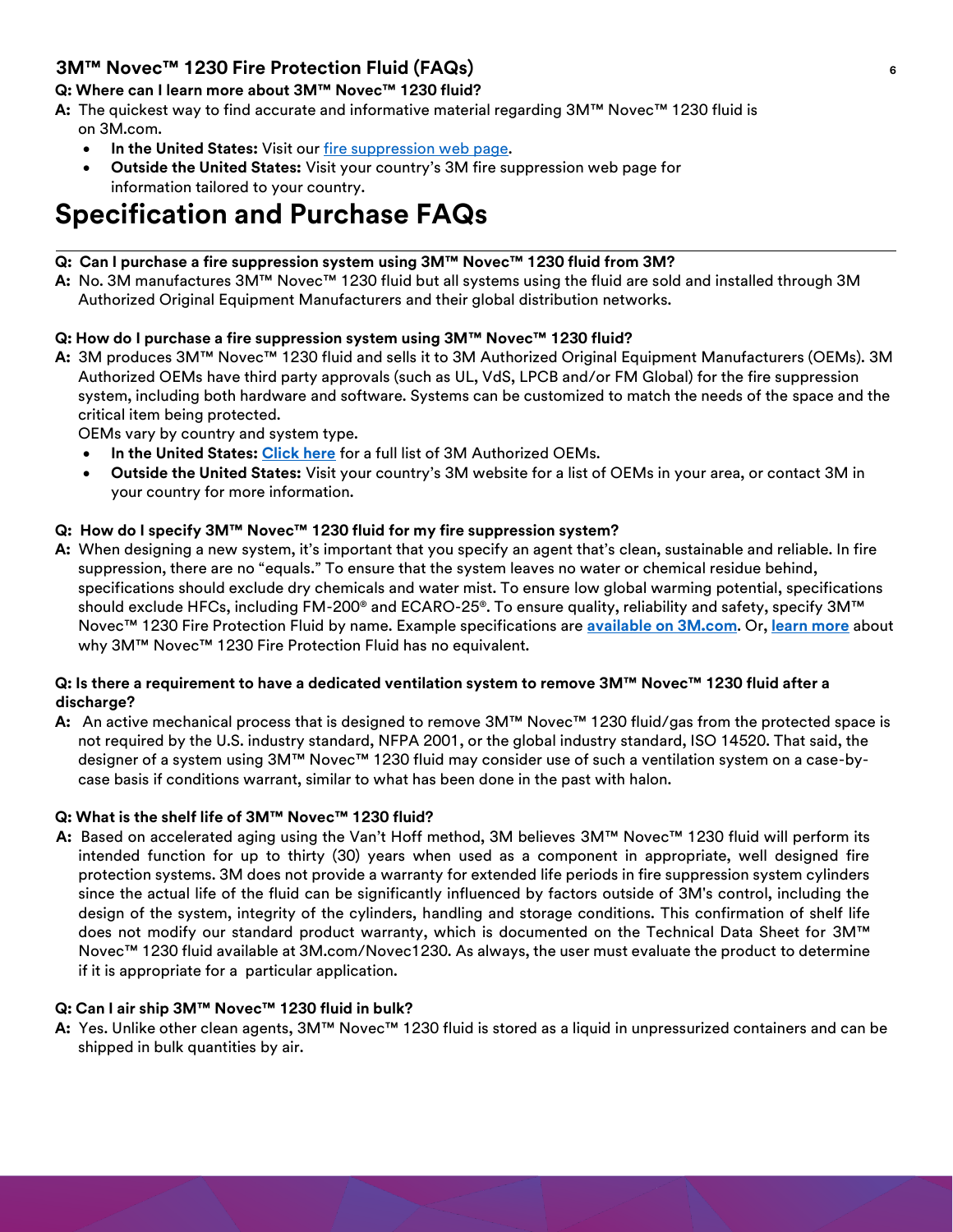| The 3M™ Novec™ Brand Family | The Novec brand is the hallmark for a variety of proprietary 3M products. Although each<br>has its own unique formula and performance properties, all Novec products are designed<br>in common to address the need for smart, safe and sustainable solutions in industry-<br>specific applications. These include precision and electronics cleaning, heat transfer, fire<br>protection, protective coatings, immersion cooling, advanced insulation media |
|-----------------------------|------------------------------------------------------------------------------------------------------------------------------------------------------------------------------------------------------------------------------------------------------------------------------------------------------------------------------------------------------------------------------------------------------------------------------------------------------------|
|                             | replacement solutions and several specialty chemical applications.                                                                                                                                                                                                                                                                                                                                                                                         |

**3M™ Novec™ Engineered Fluids • 3M™ Novec™ Aerosol Cleaners • 3M™ Novec™ 1230 Fire Protection Fluid • 3M™ Novec™ Electronic Grade Coatings • 3M™ Novec™ Electronic Surfactants • 3M™ Novec™ Dielectric Fluids**

**Safety Data Sheet:** Consult Safety Data Sheet before use.

**Regulatory:** For regulatory information about this product, contact your 3M representative.

**Technical Information:** The technical information, recommendations and other statements contained in this document are based upon tests or experience that 3M believes are reliable, but the accuracy or completeness of such information is not guaranteed.

**Product Use:** Many factors beyond 3M's control and uniquely within user's knowledge and control can affect the use and performance of a 3M product in a particular application. Given the variety of factors that can affect the use and performance of a 3M product, user is solely responsible for evaluating the 3M product and determining whether it is fit for a particular purpose and suitable for user's method of application.

**Warranty, Limited Remedy, and Disclaimer:** Unless a different warranty is specifically stated on the applicable 3M product packaging or product literature, 3M warrants that each 3M product meets the applicable 3M product specification at the time 3M ships the product. 3M MAKES NO OTHER WARRANTIES OR CONDITIONS, EXPRESS OR IMPLIED, INCLUDING, BUT NOT LIMITED TO, ANY IMPLIED WARRANTY OR CONDITION OF MERCHANTABILITY OR FITNESS FOR A PARTICULAR PURPOSE OR ANY IMPLIED WARRANTY OR CONDITION ARISING OUT OF A COURSE OF DEALING, CUSTOM, OR USAGE OF TRADE. If a 3M product does not conform to this warranty, then the sole and exclusive remedy is, at 3M's option, replacement or repair of the 3M product or refund of the purchase price.

**Electronic Materials Solutions Division** 3M Center, Building 224-3N-11 St. Paul, MN 55144-1000 USA

Please recycle. Printed in USA. ©3M 2022. All rights reserved. Issued: 4/22

3M and Novec are trademarks of 3M. Blue Sky is a service mark of 3M. Used under license by 3M subsidiaries and affiliates. FM-200 is a